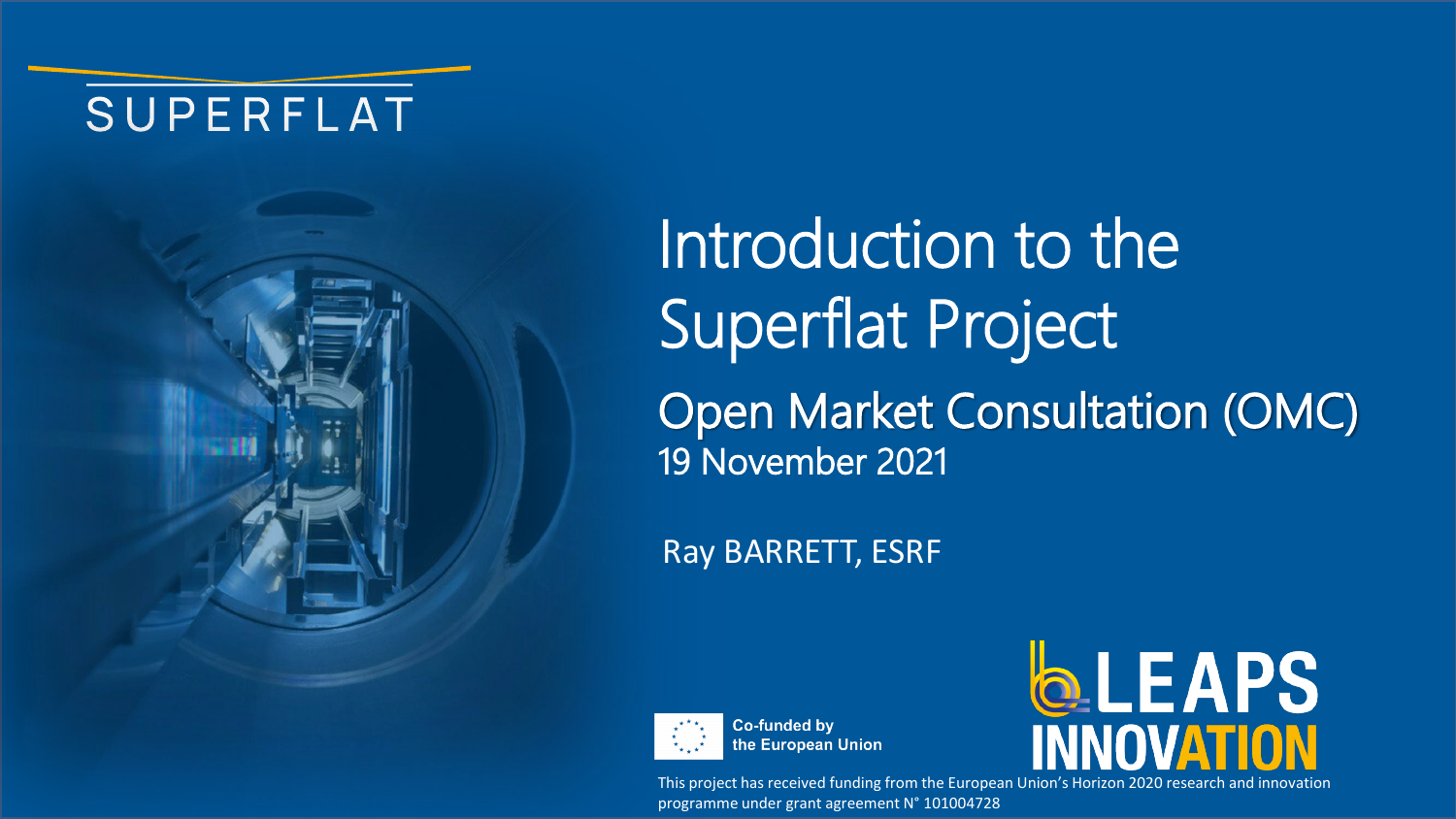## **Practical Information**

- The presentations and the Questions & Answers session **will be recorded and made available on the leaps-superflat.eu website.**
- The session will include a series of presentations that will provide an overview of the Superflat project and consortium, the pre-commercial procurement process and the objectives of the procurement activity. It will include information about the technical scope and requirements as well as the legal and contractual framework in which the procurement will be executed
- You are welcome to pose questions via the Q&A button of the zoom controls at anytime during the presentations and as far as possible replies will be given during the dedicated session at the end of the webinar. If you want to intervene orally during this last session please use the raise hand button and we will give you the possibility to activate your video and microphone (*such interventions*  will appear in the recorded version of the webinar which will be published on the *website*)



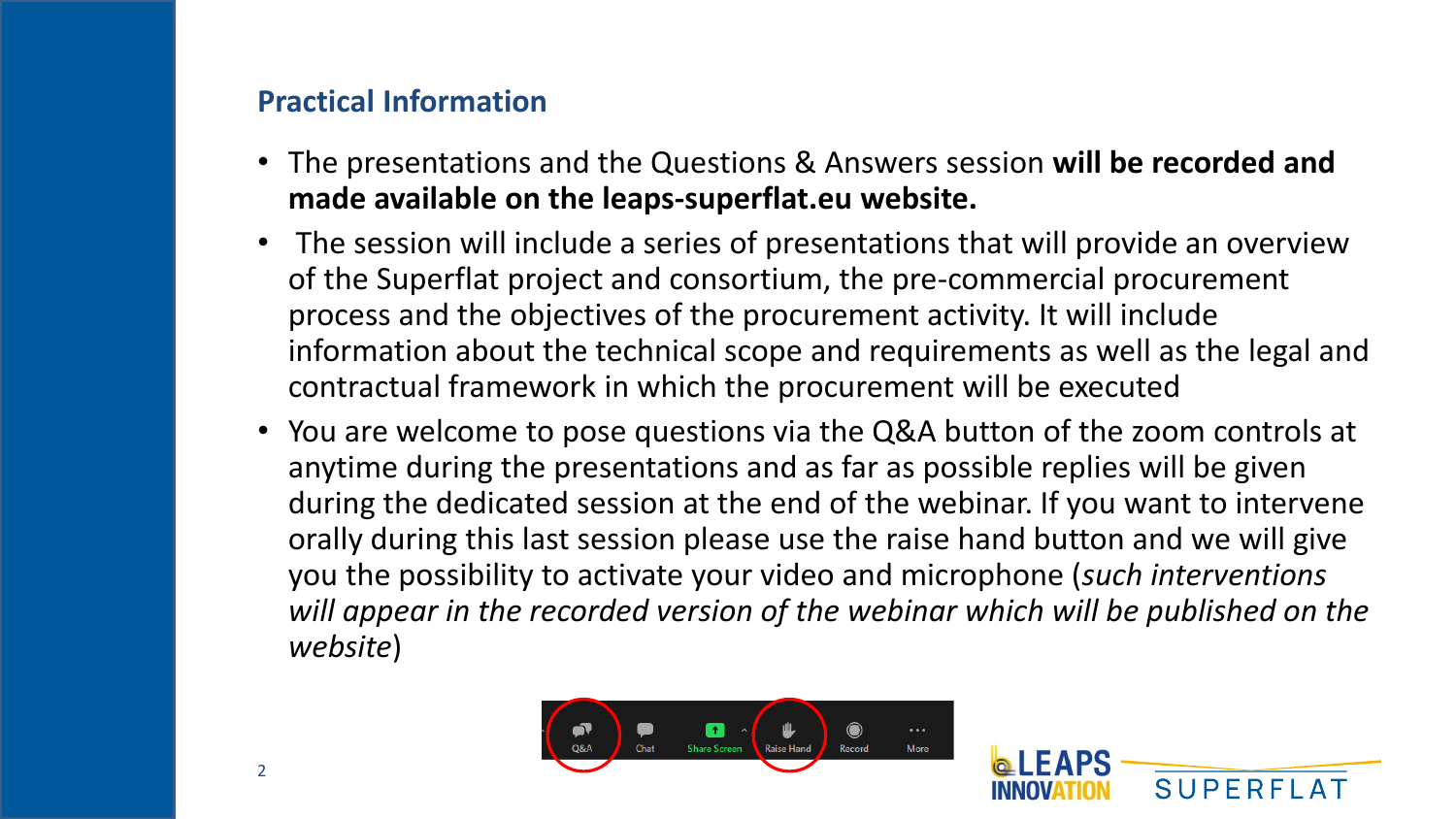## **LEAPS-INNOV strategy and objectives**

H2020 call INFRAINNOV-04-2020: Innovation Pilots for Research Infrastructures https://www.leaps-innov.eu/



accelerate co-innovation & co-creation

#### **LEAPS-INNOV**

Develop urgent technology to maintain Europe's leading position in SR & FEL research (WP2-WP7)

**Enable European industry to supply technology through** open innovation & early involvement (WP2-WP8)

**Support and foster collaboration with industry (WP8)** 

**Enhance use of LEAPS facilities by SMEs (WP8)** 

Pilot support of co-creation between LEAPS & HE clusters (WP9)

#### Superflat is Workpackage 3 of the H2020-funded LEAPS-INNOV project

\*LEAPS: League of European Accelerator-based Photon Sources https://leaps-initiative.eu/



**Technological** workpackages: detectors, X-ray optics, sample positioning, software, X-ray sources …

**Draft LEAPS strategy** for sustainable industry partnerships & co-creation

Timescales and overall budget for the Superflat PCP are constrained by the LEAPS-INNOV project

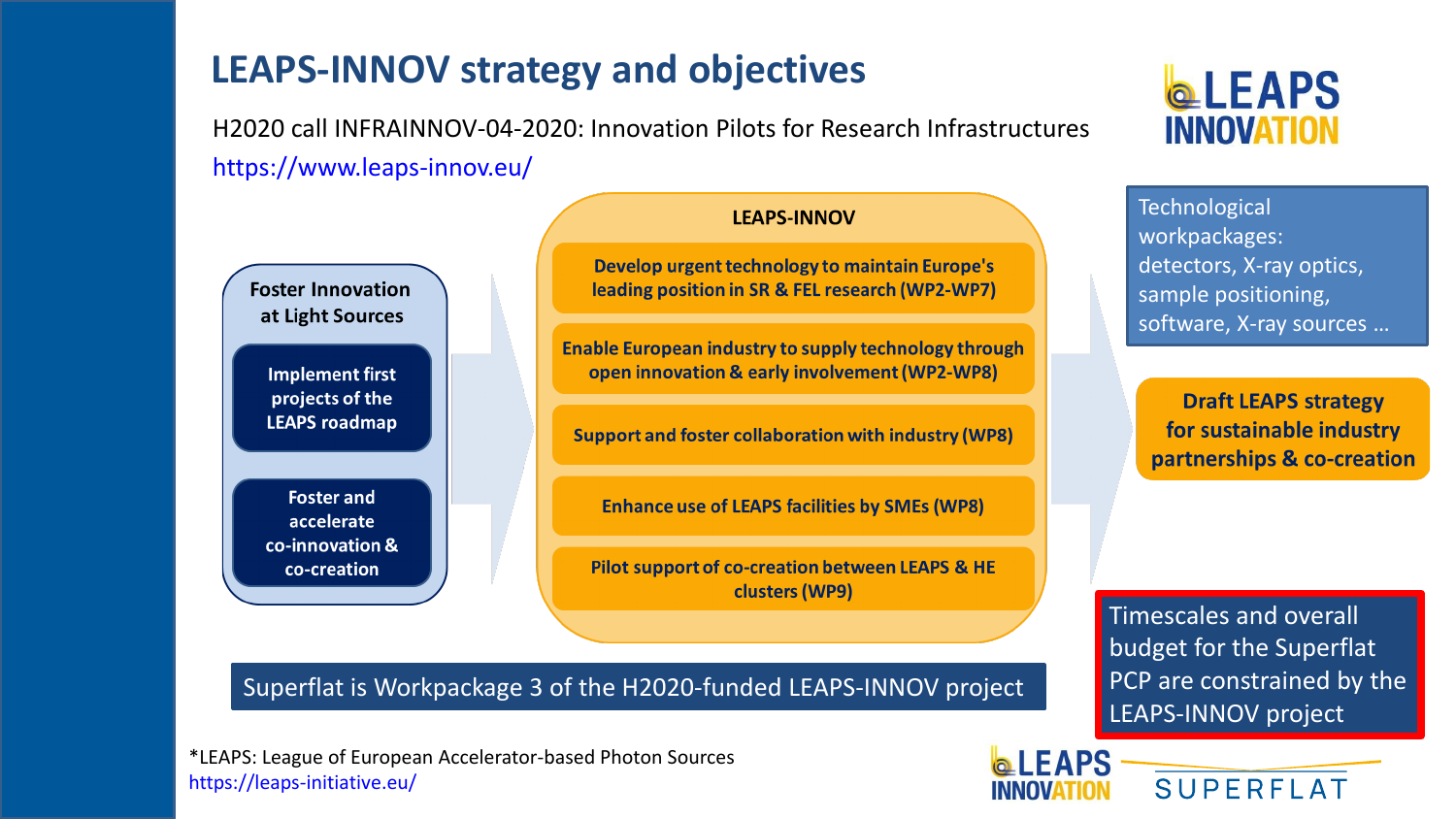## **Superflat WP3 of H2020 LEAPS-INNOV**

# **EAPS**

## **WP3 SuperFlat**

Production of high-performance Xray mirror and grating substrates

https://leaps-superflat.eu

**Improve competitiveness for the industrial development of these optics in the EU:**

- **Pre-commercial procurement (PCP)**  for process development for higher performance flat silicon mirrors
- New metrology methods and measurement protocols suitable for production environments (curved & freeform mirrors)
- Deterministic corrective figuring techniques for freeform surfaces



This meeting addresses only the PCP task of the Superflat workpackage

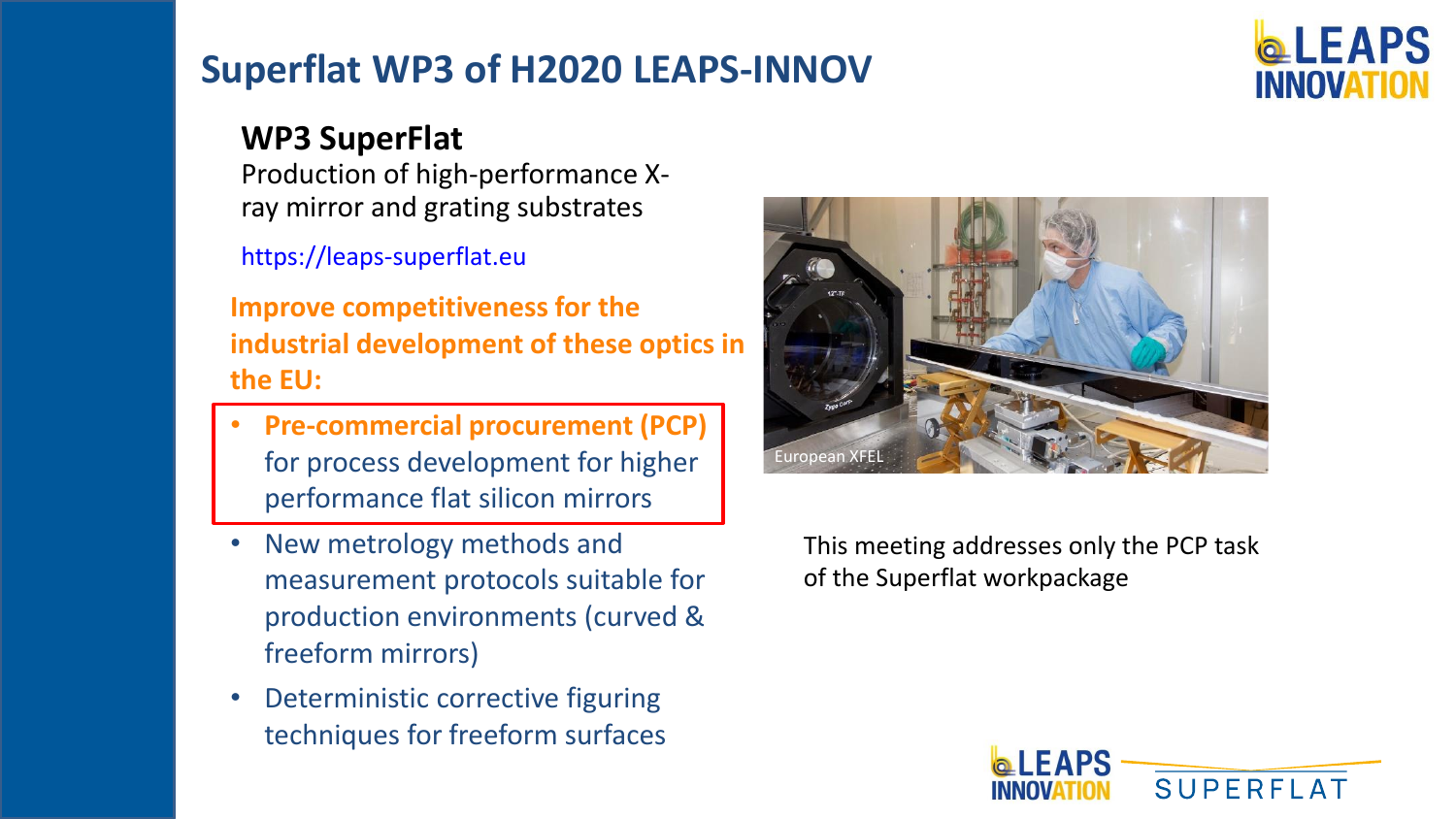#### **Scope of the OMC**

- To inform and prepare the market regarding the upcoming PCP/CFT
- To share information about the technical aims
- To gather feedback and suggestions from potential bidders and other stakeholders to complete the tender documentation

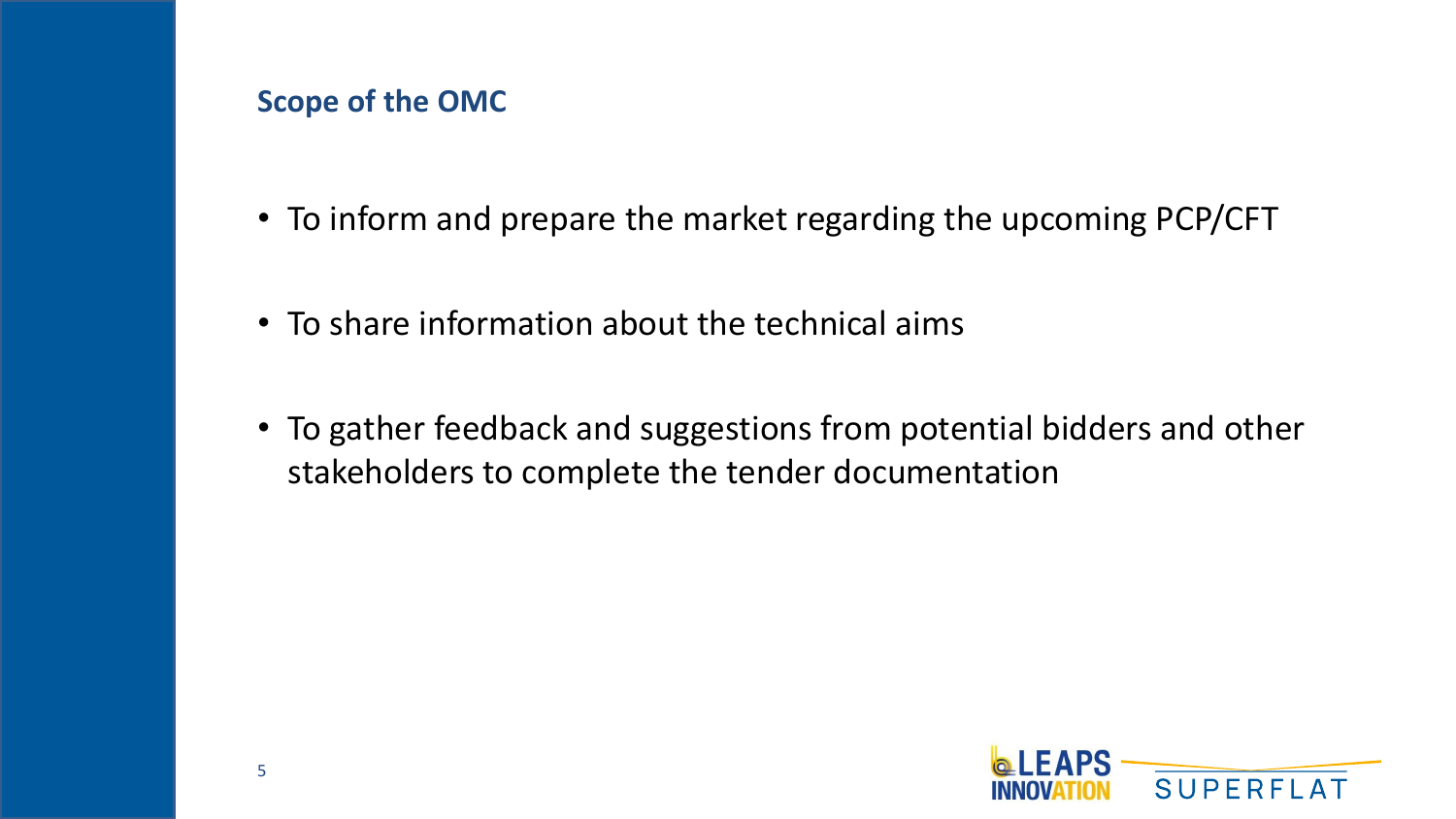#### **What we want to procure**

- The PCP process will be used to procure R&D services via an open request for tender
- The scope of the project is to develop processing methods for the production of high quality X-ray mirrors
- These mirrors are required for the efficient use of current and future accelerator-based light sources (Synchrotrons and Free Electron Lasers)
- The technical content is detailed in François Polack's presentation
- The legal & administrative aspects of the PCP process will be presented by Claire Desjardins

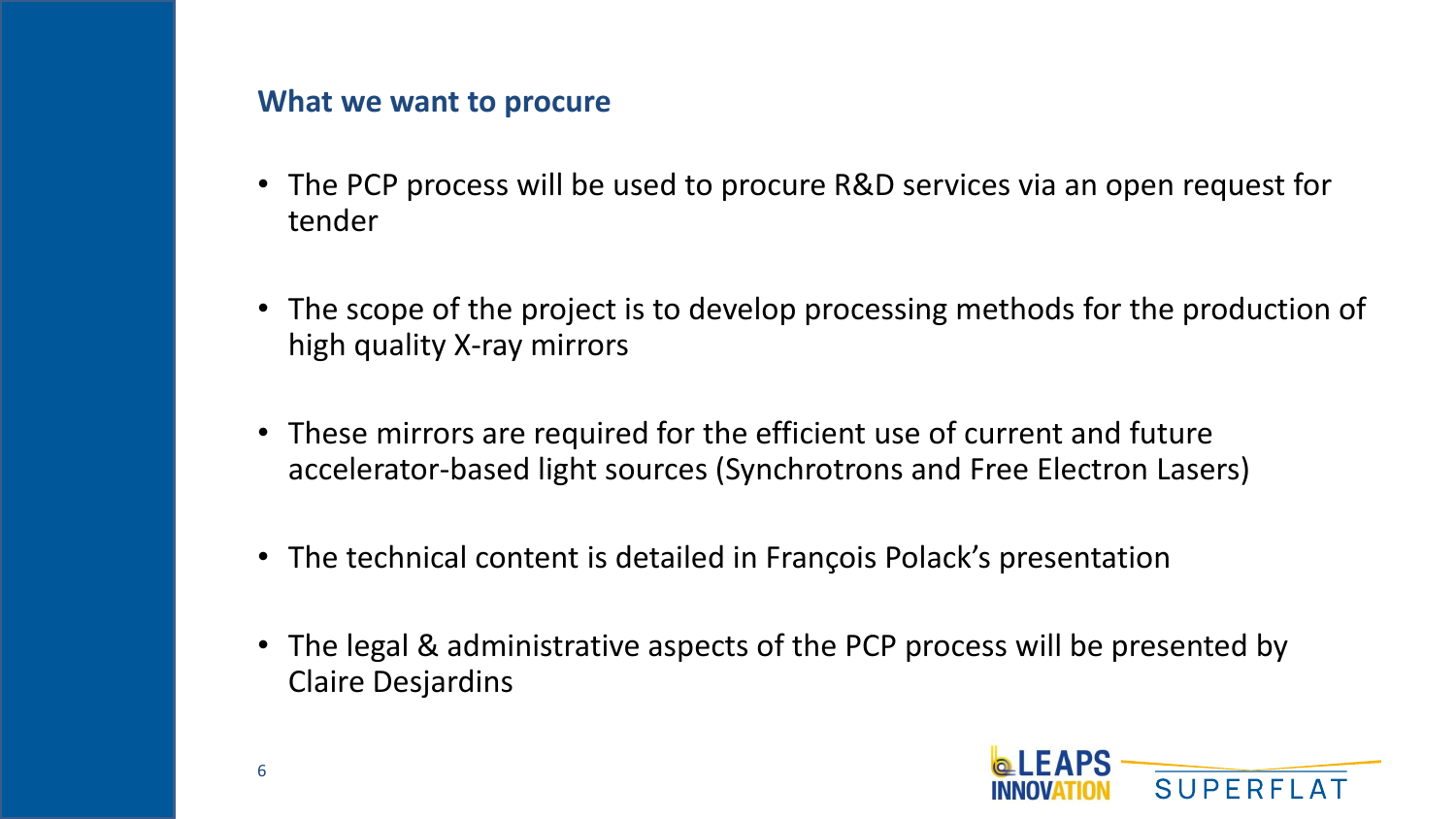## **Who is involved?**

The Superflat PCP project partners forming the buyers group are:

- ALBA (SP)
- DESY (D)
- Diamond Light Source (UK)
- ESRF (F)
- EU-XFEL (D)
- HZB (D)
- PSI (CH)
- SOLEIL (F)
- U. Lund MAX-IV (SE)

Soleil Synchrotron is the lead procurer and will coordinate and lead the joint procurement for the benefit of the buyers group.



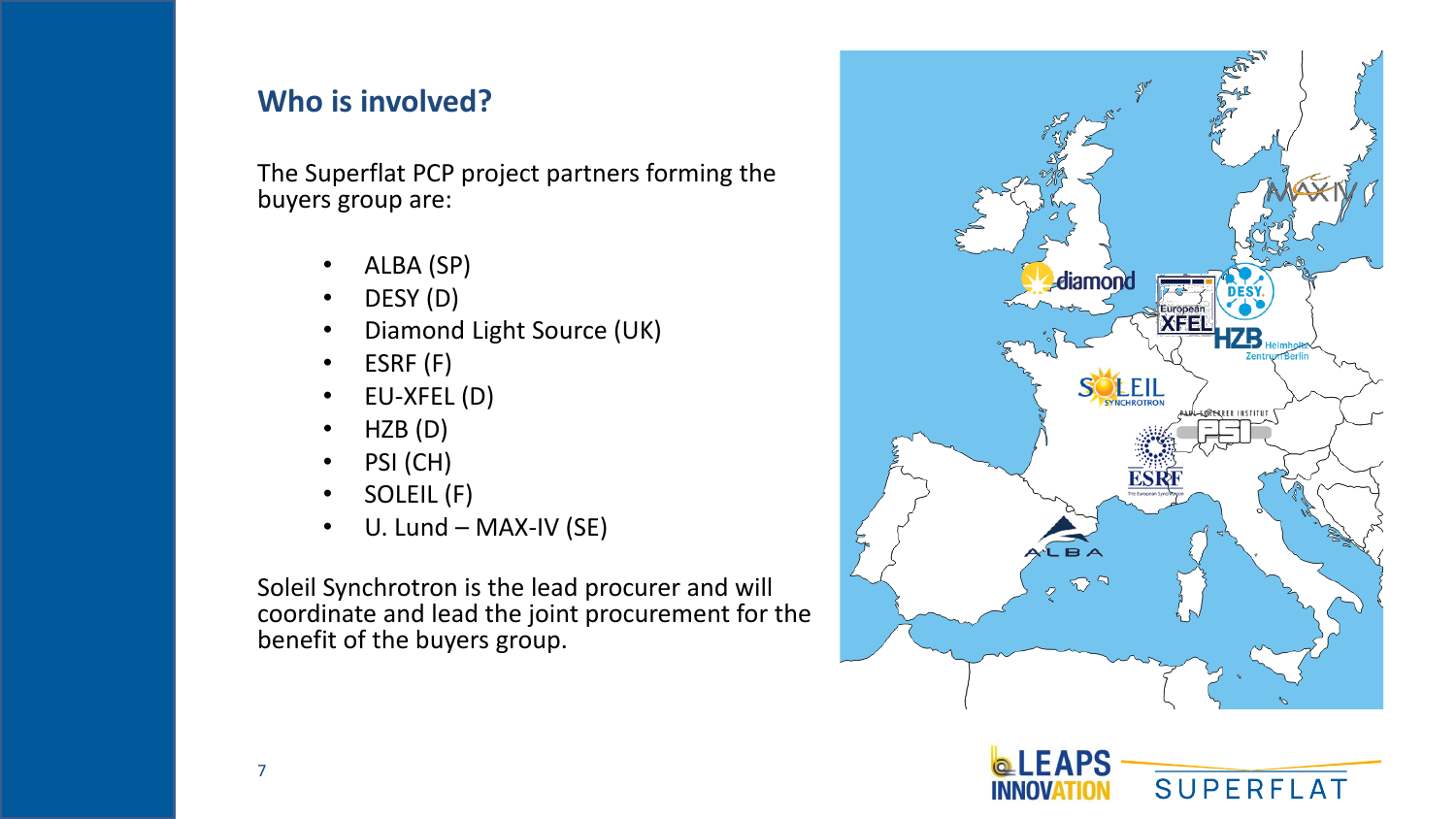## **Implementation in 3 phases of Superflat PCP**

After preparatory phase including Open Market Consultation, and after request for tender, bidders have 2 months to prepare the offer for Phase 1 & binding costs up to phase 3.



**SUPERFL** 



8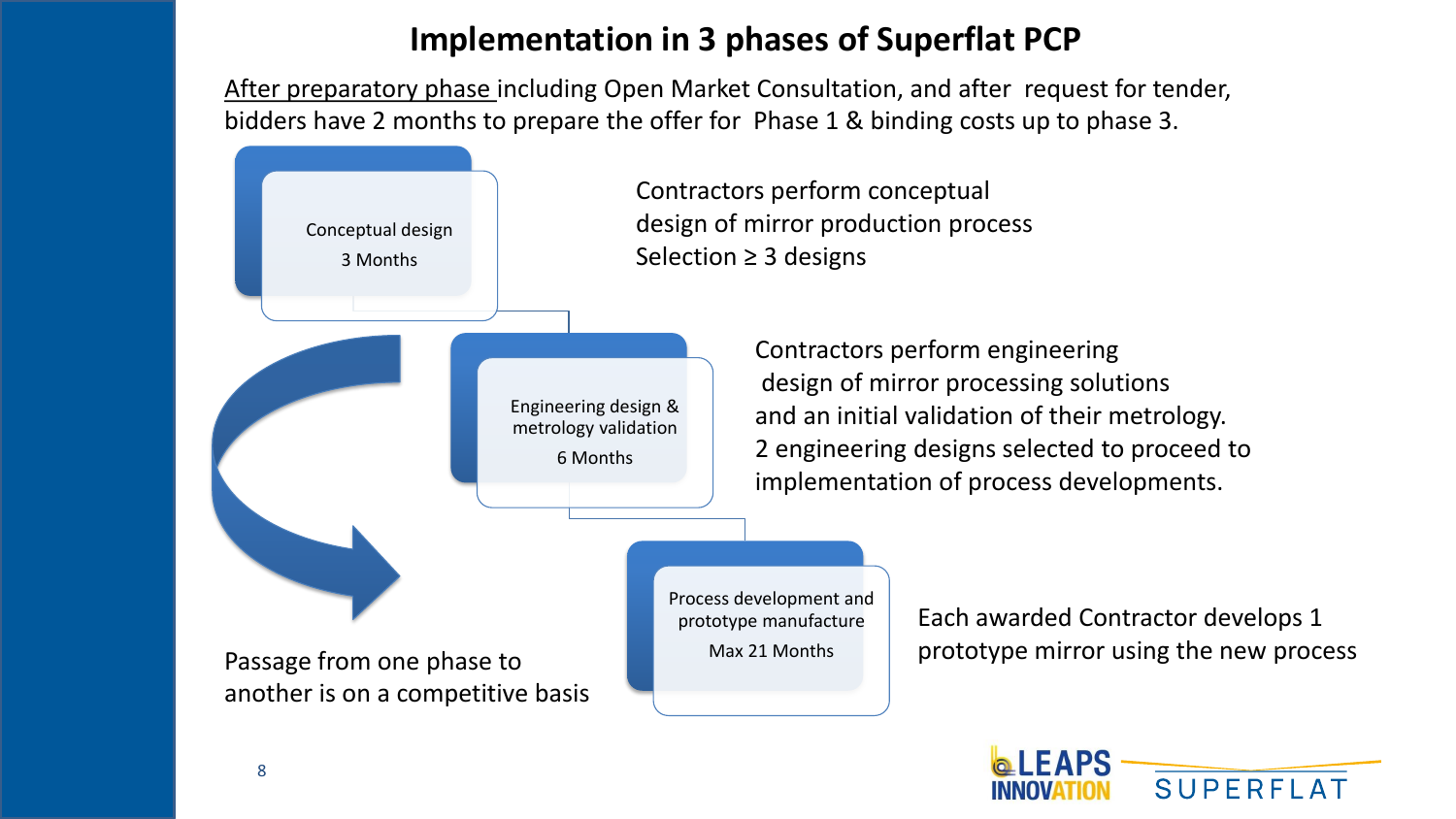## **Why a PCP?**

- No off-the-shelf technology is ready to meet the challenge represented by the Superflat needs.
- The small volume of the market and the technological risk are obstacles to a "conventional" tender
- Increase competition, trying not to penalise SME
- The PCP instrument can serve the purpose of enlarging the market basis (by reducing financial barrier for SMEs), to attract new or existing actors (by sharing the technological risk of committing into difficult R&D), to mitigate risk of over or under specifications (by engaging industries at an early stage)
- IP rights of developments can remain with the supplier beyond the duration of the PCP